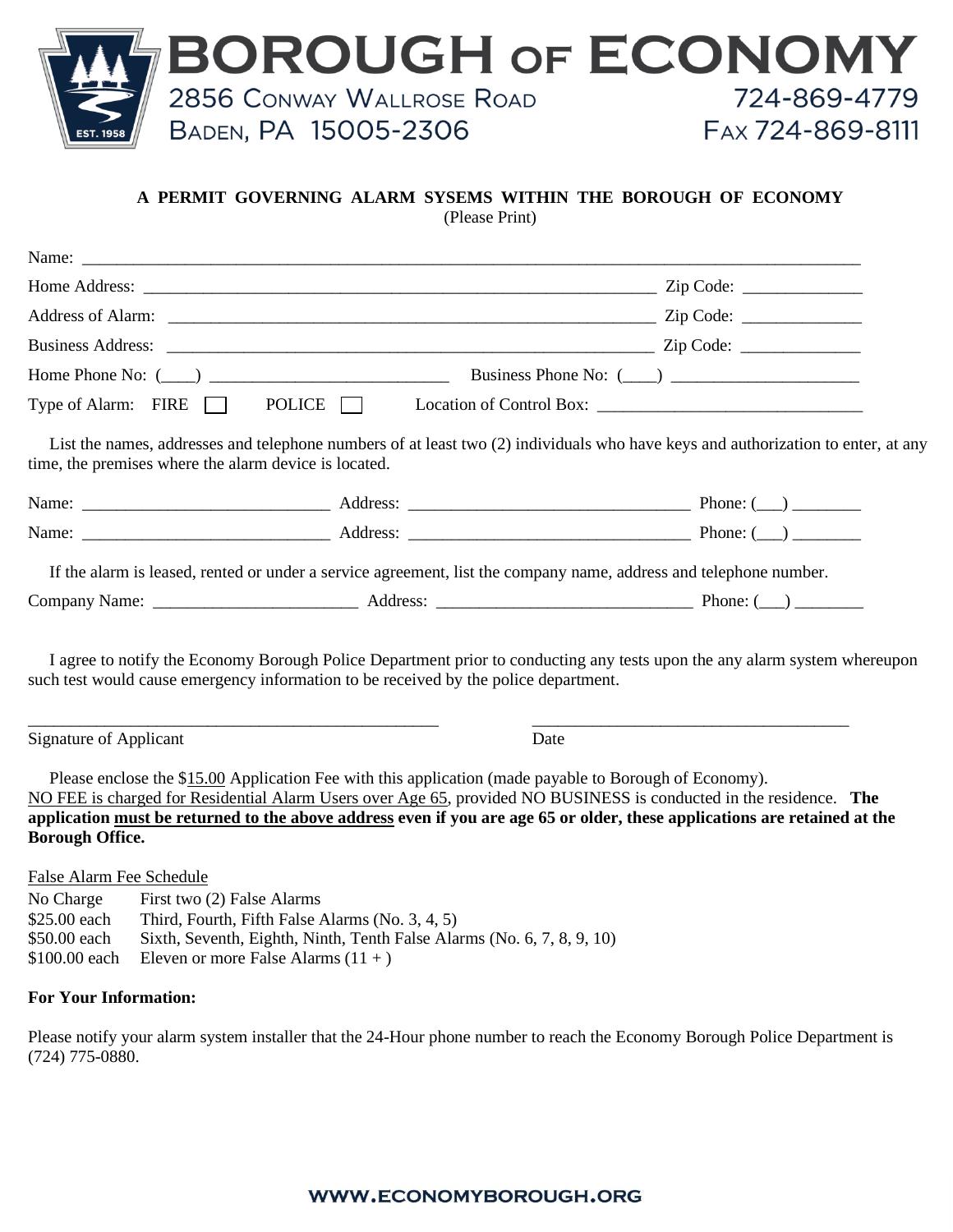## **Chapter 43**

#### **ALARM SYSTEMS**

## **[HISTORY: Adopted by the Borough Council of the Borough of Economy 3-12-1985 as Ord. No. 260. Amendments noted where applicable.]**

**GENERAL REFERENCES**

**Police Department - See Ch. 29.**

**Smoke detectors - See Ch. 149.**

**Fire prevention - See Ch. 88.**

#### **§ 43-1. Purpose and scope.**

- A. The purpose of this chapter is to protect the emergency services of the community from misuse.
- B. This chapter governs all alarm systems, requires permits, establishes fees, provides for punishment of violations and establishes a system of administration.

#### **§ 43-2. Definitions.**

As used in this chapter, the following terms shall have the meanings indicated:

ALARM BUSINESS — The business by any individual, partnership, corporation or other entity of selling, leasing, maintaining, servicing, repairing, altering, replacing, moving or installing any alarm system or causing to be sold, leased, maintained, serviced, repaired, altered, replaced, moved or installed any alarm system in or on any building, structure or facility.

ALARM SUBSCRIBER — Any resident person, corporation, institution or company who has connected an alarm system in the Borough to a designated or trunk line.

ALARM SYSTEM — Any assembly of equipment, mechanical or electrical, arranged to signal the occurrence of an illegal entry or other activity requiring urgent attention and to which the Police Department or Fire Department is expected to respond.

ALARM USER — The person, firm, partnership, association, corporation, company or organization of any kind in control of premises wherein an alarm system is maintained.

AUTOMATIC DIALING SERVICE — A device which is interconnected to a telephone line and is programmed to transmit by voice message or code signal to a designated trunk line (selected telephone number other than a primary trunk line) indicating a need for emergency response.

DESIGNATED TRUNK LINE — A telephone line or lines serving the Police Department that are designated to receive calls from automatic dialing devices.

FALSE ALARM — An emergency alarm activated by inadvertence, negligence or unintentional acts to which the Borough Police Department or Fire Department responds, including malfunction of the alarm system. The definition excludes alarms caused by malfunctions of the indicator at the police station; malfunction, testing or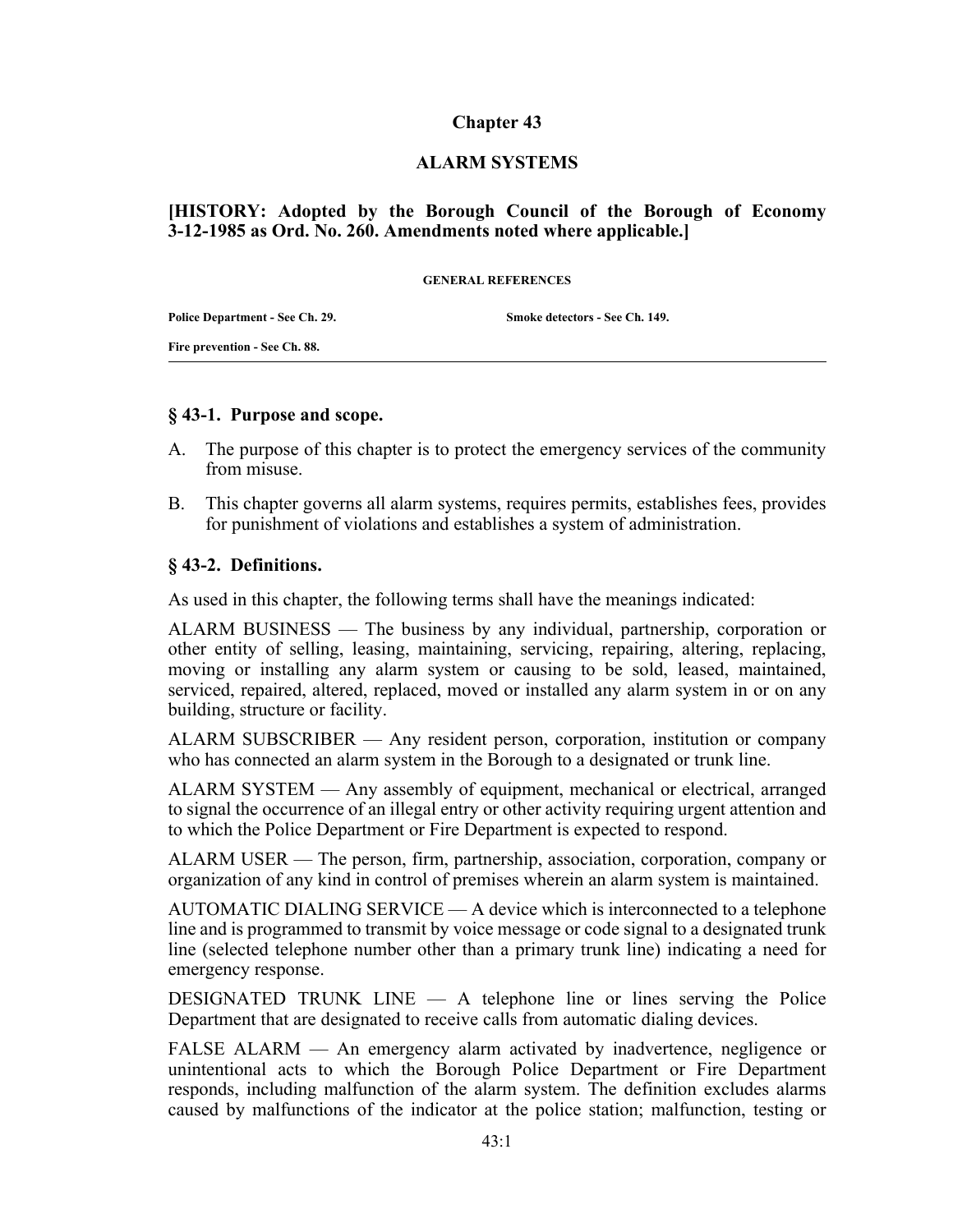repairing of telephone equipment or lines; acts of God, such as earthquakes, floods, windstorms, thunder or lightning; an attempted illegal entry of which there is visible evidence; the user acting under a sincere belief that a need exists to call the Police Department or Fire Department; and a call to police canceling the alarm by giving the proper identification number, prior to arrival of the Police Department or Fire Department. If a doubt exists as to the cause of a "false alarm," the Chief of Police or the Chief of the Fire Department shall resolve it in favor of the alarm user. Multiple alarms received by the Police Department before the system can be deactivated within a reasonable period of time shall be considered a single alarm.

FIRE COMPANY — The Economy Borough Volunteer Fire Department.

INTERCONNECT — To connect an alarm system, including an automatic dialing device, to a telephone line, either directly or through a mechanical device that utilizes a telephone for the purpose of using the telephone line to transmit a message upon the activation of the alarm system.

POLICE DEPARTMENT — The Economy Borough Police Department.

PRIMARY TRUNK LINE — A telephone line or lines serving the Police Department that is designated to receive emergency calls.

# **§ 43-3. Permit required.**

- A. Within 180 days from the effective date of this chapter, all alarm users shall obtain an alarm user's permit for each premises from the Borough Secretary. Application for the alarm user's permit, and a fee of \$15, will be filed with the Borough Secretary on an application form to be designated by the Borough. Each permit shall bear the signature of the Borough Secretary and shall be available for inspection by the Borough.
- B. All information furnished pursuant to this section shall be kept confidential and shall be for the exclusive use of the Borough.
- C. A residential alarm user who is over the age of 65 and is the primary resident of the residence, if no business is conducted in the residence, may obtain a user's permit from the Borough according to Subsection A without the payment of a fee.
- D. Every alarm user who refuses to disclose the location of the control box as provided in the permit application shall, upon the second false alarm within a twelve-month period, be notified, in writing by the Borough Secretary, that the permit for the alarm system is revoked and that the system shall be disconnected within 48 hours after receipt of the notification. Refusal to comply with the disconnect notice is hereby deemed a violation of this chapter and shall be subject to the violations and penalties as set forth in § 43-9 herein. **[Added 6-14-1986 by Ord. No. 269]**

## **§ 43-4. Instructions; cutoff, notification of tests.**

A. Every alarm business selling, leasing or furnishing to any user an alarm system which is installed on premises located within the area served by the Police Department or Fire Department shall furnish that user with instructions that provide information to enable the user to operate the alarm system properly and to locate and obtain service for the alarm system at any time.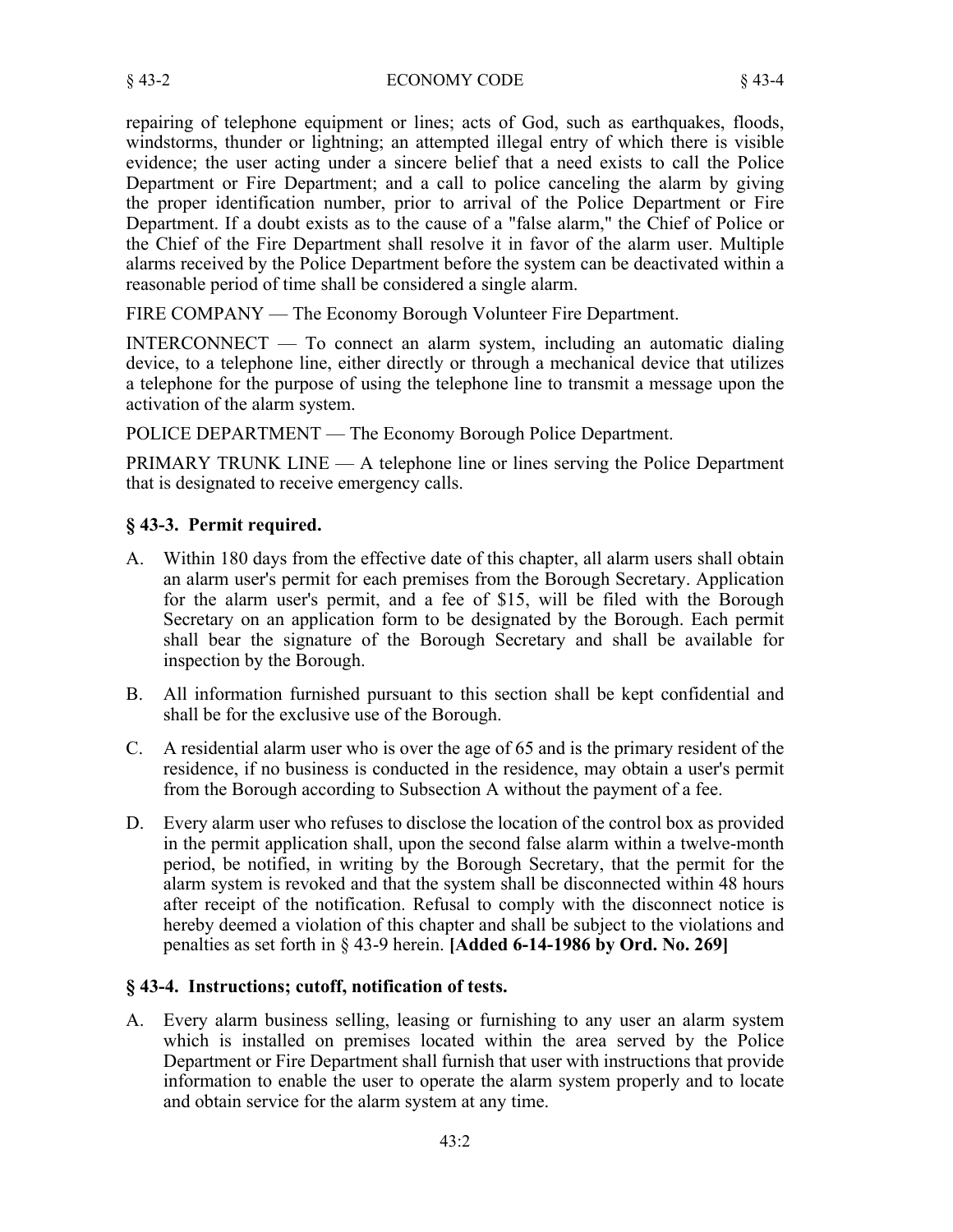§ 43-4 ALARM SYSTEMS § 43-6

- B. Every alarm business selling, leasing or furnishing to any user an alarm system which is installed on premises located within the area served by the Police Department and Fire Department shall be required to provide an automatic audiblealarm cutoff within five minutes of initial activation of any audible alarms installed to all alarm systems. This section shall be construed to apply to any alarm user installing and/or maintaining his own system. **[Amended 7-14-1987 by Ord. No. 278]**
- C. Every alarm business or user shall be required to notify the Police Department prior to conducting any tests upon any alarm system whereupon such tests would cause emergency information to be received by the Police Department.

## **§ 43-5. Liability; false alarms.**

- A. Each subscriber shall enter into an agreement with Economy Borough whereby the Borough shall be held harmless for any damage or breakage caused by the Borough while making forced entry to answer an alarm, whether false or authentic.
- B. False alarms.
	- (1) Each subscriber or user shall be required to pay the following charges for false or accidental activation of alarms where police respond:
		- (a) Up to two false or accidental alarms within any twelve-month period: no charge.
		- (b) Three to five false or accidental alarms within any twelve-month period: a charge of \$25 for each false or accidental alarm.
		- (c) Six to 10 false or accidental alarms within any twelve-month period: a charge of \$50 for each false or accidental alarm.
		- (d) Eleven or more false or accidental alarms within any twelve-month period: a charge of \$100 for each false or accidental alarm.
	- (2) Each subscriber or user shall be required to pay the following charges for false or accidental activation of alarms where fire fighters respond:
		- (a) One false or accidental alarm within any twelve-month period: no charge.
		- (b) Two false or accidental alarms within any twelve-month period: a charge of \$50 for each false or accidental alarm.
		- (c) Three false or accidental alarms within any twelve-month period: a charge of \$100 for each false or accidental alarm.
		- (d) Four or more false or accidental alarms within any twelve-month period: a charge of \$200 for each false or accidental alarm.
	- (3) The charges in Subsection B(1) and (2) are to be assessed for each alarm received or reported within the aforementioned category.

# **§ 43-6. Notice of false alarms.**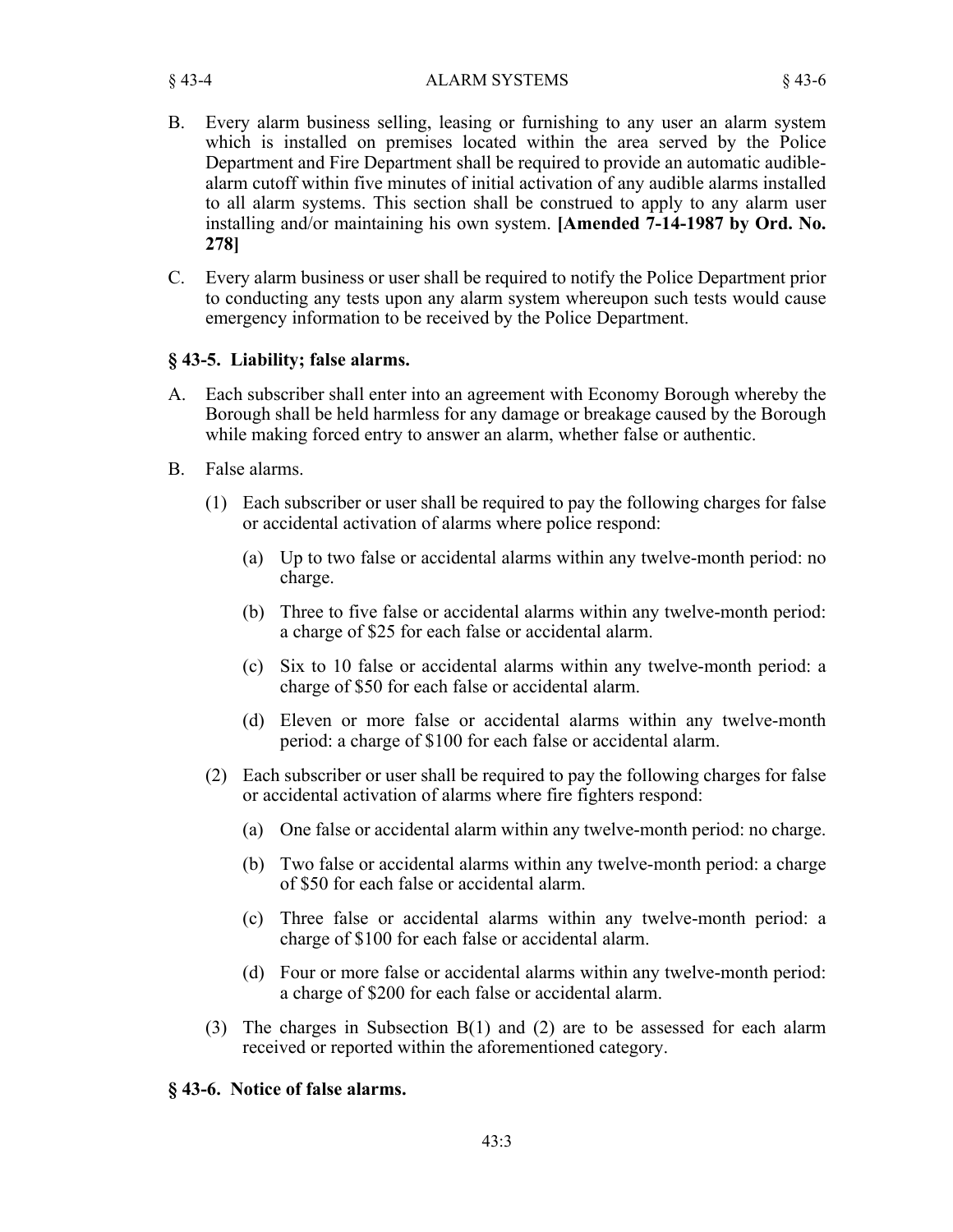#### § 43-6 ECONOMY CODE § 43-7

- A. Upon receipt of the second false or accidental alarm within a twelve-month period to which police respond or upon receipt of the first false or accidental alarm within a twelve-month period to which fire fighters respond, the Economy Borough Police Department shall notify, in writing, the subscriber or user at his last known address. The subscriber or user shall be responsible for notifying the Economy Borough Police Department of a change of address within 30 days. Compliance with this subsection by the Police Department shall be a precondition to assessment of penalty.
- B. Upon receipt of any false or accidental alarm in excess of two to which police respond or in excess of one false or accidental alarm to which fire fighters respond, the Economy Borough Police Department shall notify, in writing, the subscriber or user, stating:
	- (1) The number of false or accidental alarms received during the current twelvemonth period; and
	- (2) The penalty fee assessed to the subscriber or user in accordance with  $\S$  43-5.
- C. The subscriber or user shall have 30 days upon receipt of notice to pay the assessed false alarm fee.
- D. Failure of the subscriber and/or user to respond to notice sent or refusal to pay the fee required shall constitute a violation of this chapter, subject to the penalties provided in § 43-5.
- E. It shall be unlawful to intentionally activate a holdup alarm to summon police or fire fighters except for the reporting of the specific occurrence intended by the alarm.

## **§ 43-7. General standards.**

- A. The sensory mechanism used in connection with any alarm system must be adjusted to suppress false indications of intrusion so that the device will not be activated by impulses due to fleeting pressure changes in water pipes, flashes of light, the rattling or vibrating of doors and windows, the vibrations of the premises caused by passing vehicles or any other force not related to genuine alarm. All such devices must be maintained by the user in good repair to ensure maximum reliability of operation. For the purposes of this chapter, any alarm transmitted or activated without any physical sign of entry or fire, other than a reported holdup, shall be construed to be a false alarm.
- B. In the event that two or more false alarms from unrelated locations are received within a relatively short period of time, the Police Department or Fire Department may, in its sole discretion, not credit such false alarms to the subscribers or users if, in their judgment, such false alarms were caused by unusual phenomena, such as an intense electrical storm or a nearby explosion, that would activate even a properly adjusted alarm.
- C. Automatic dialers, where a recorded voice message is received, shall transmit a message approved by the Chief of Police. Said equipment shall not make more than two telephone calls to the Police Department. The message shall be no longer than